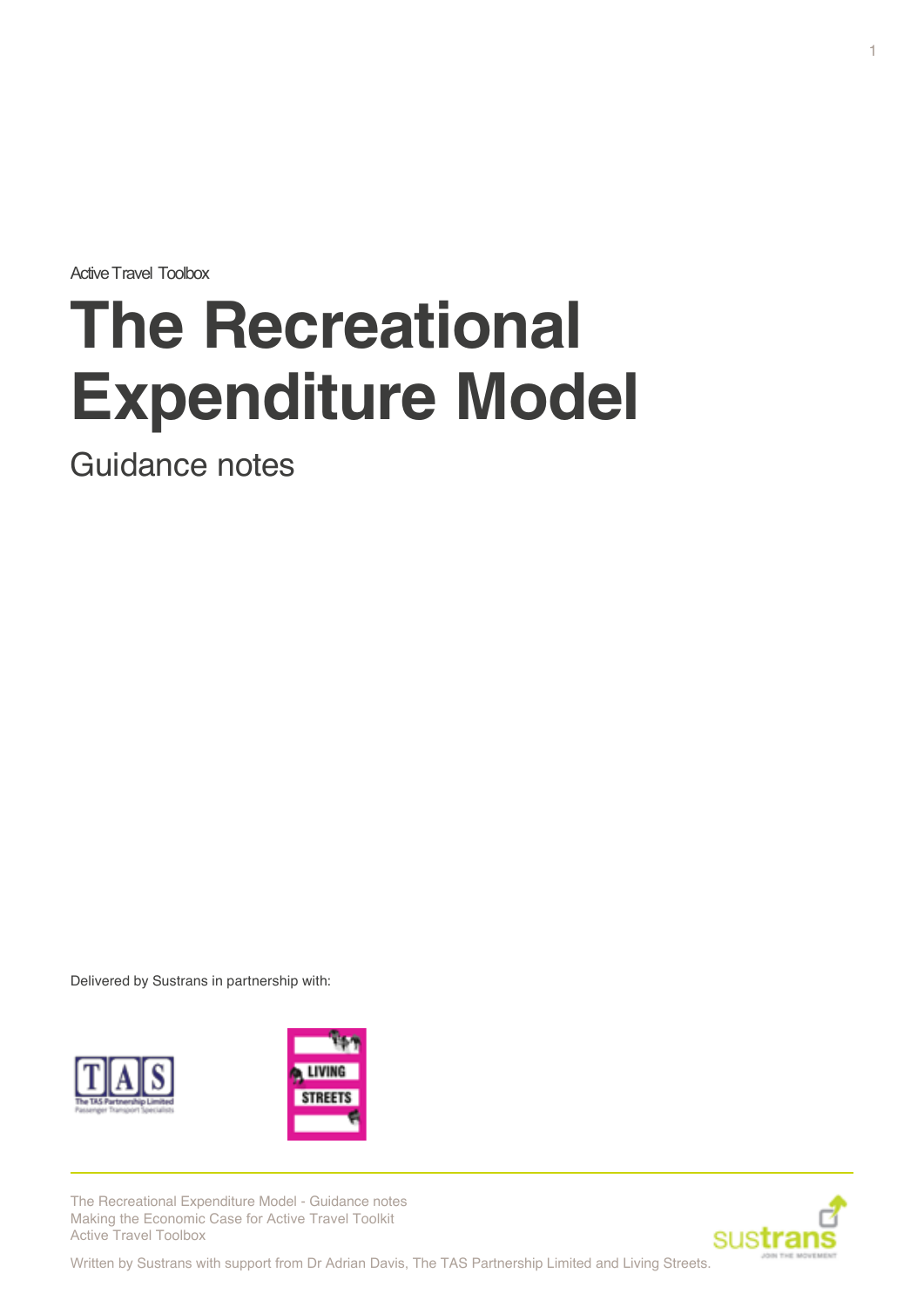# **About Sustrans**

Sustrans is the charity making it easier for people to walk and cycle.

We are engineers and educators, experts and advocates. We connect people and places, create liveable neighbourhoods, transform the school run and a deliver a happier, healthier commute.

Sustrans works in partnership, bringing people together to find the right solutions. We make the case for walking and cycling by using robust evidence and showing what can be done.

We are grounded in communities and believe that grassroots support combined with political leadership drives real change, fast.

Join us on our journey. www.sustrans.org.uk

Head Office **Sustrans** 2 Cathedral Square College Green Bristol BS1 5DD

© Sustrans 2017 Registered Charity No. 326550 (England and Wales) SC039263 (Scotland) VAT Registration No. 416740656

# **Table of contents**

- **03 [Introduction](#page-2-0)**
- **04 [Inputs](#page-3-0)**
	- **04** [Route details](#page-3-0)
	- **04** [Route usage](#page-3-0)
- **06 [Outputs](#page-5-0)**
- **06 [Conclusion](#page-5-0)**
- **07 Annex A Development of the model**



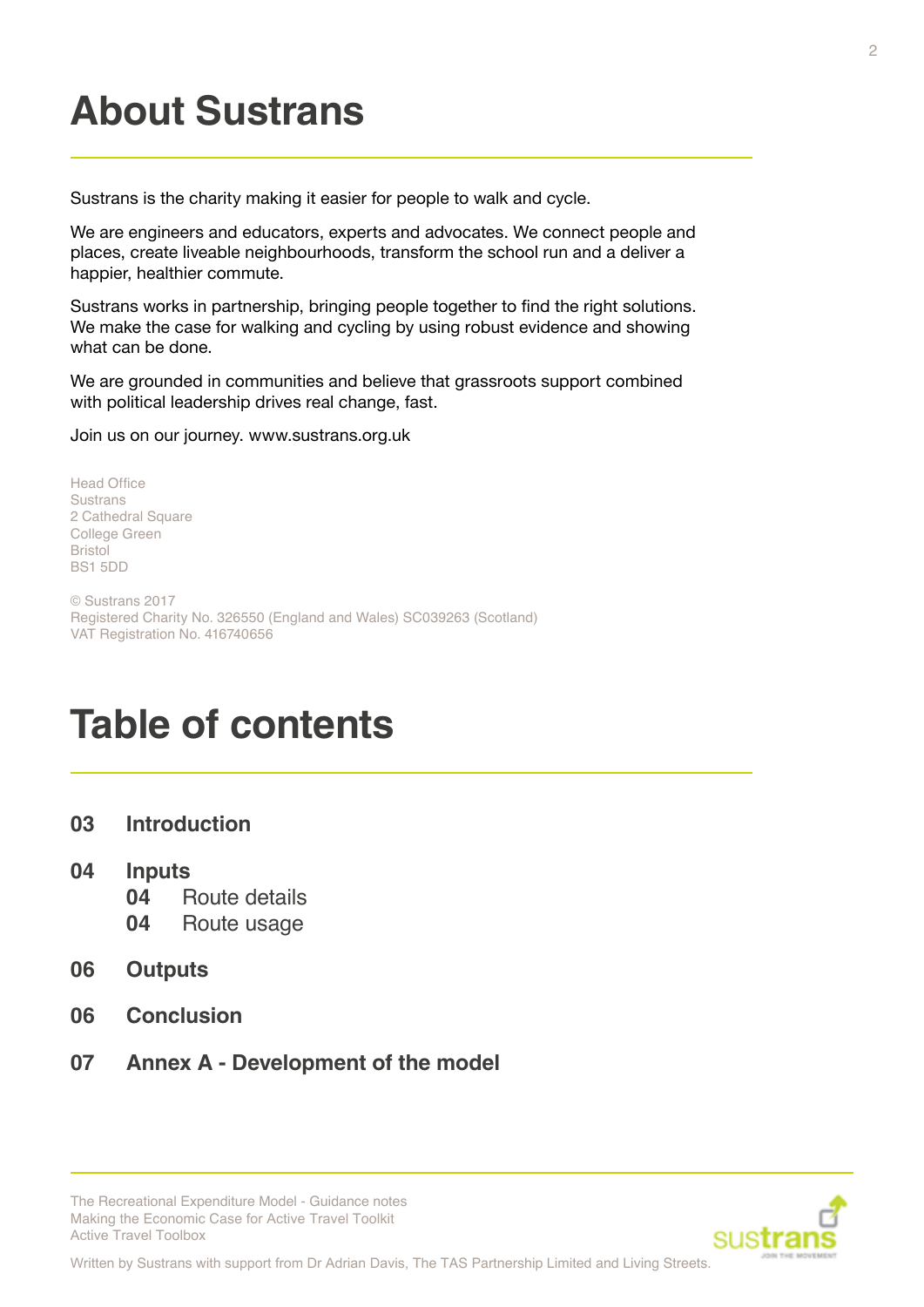# <span id="page-2-0"></span>**1. Introduction**

This document provides guidance on how to use Sustrans' Recreational Expenditure Model (REM). The REM is a tool for estimating the economic benefit of recreational cycling in terms of the expenditure it contributes to the local economy, something that is often excluded from appraisals of investments in cycling.

The REM is typically used in areas with high levels of recreational or tourist cycling and produces highest quality results when used to monitor an identifiable 'route' (such as a riverside path) rather than part of an urban network. As such, it is not appropriate to use the REM in the appraisal of all cycling investments $^{\text{\tiny{1}}}$ .

The model estimates the total annual spend and a 'spend per head' for all homebased recreational cyclists and all cycle tourists. It also calculates the number of full time equivalent (FTE) roles this spend would support.

This document details the inputs required by the tool, and explains the resulting outputs. In Annex A there are details of how the model was developed.

Where appropriate optimism bias has been accounted for by using conservative assumptions. It is important to note that the model has been developed for cycling only and should not be used to estimate the economic impact of leisure and tourist walking.

The Recreational Expenditure Model - Guidance notes Making the Economic Case for Active Travel Toolkit Active Travel Toolbox



<sup>1.</sup> It is not possible to specify precisely the scenarios in which the REM should be used. Its primary function is to understand some of the economic benefits of leisure and tourist cycling. It is unlikely to be appropriate to use the REM in appraisals of small investments in cycling infrastructure unless they are likely to have a substantial impact on leisure and tourist cycling. The REM may be more suited to appraising investments where leisure routes are being created or comprehensively improved.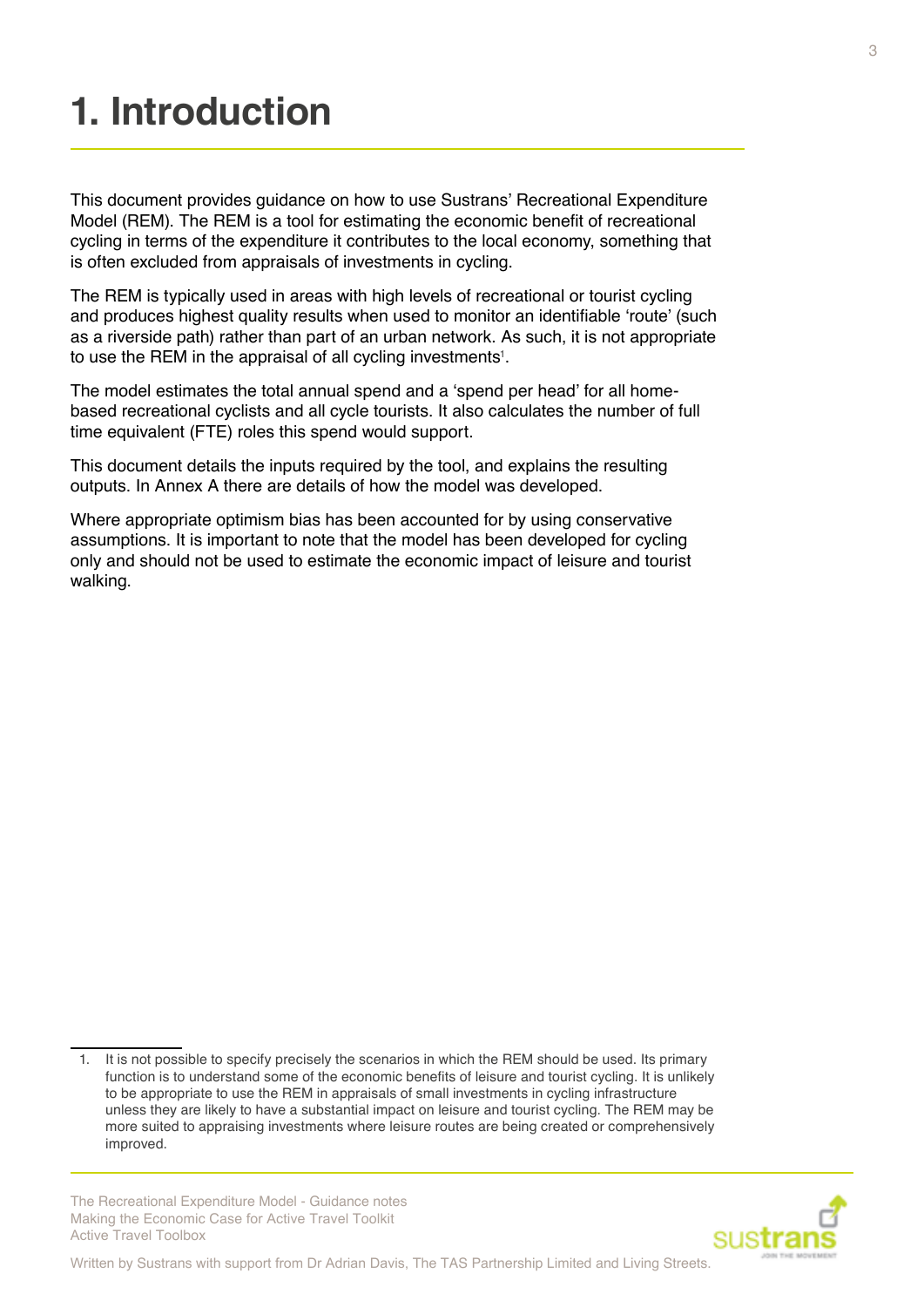# <span id="page-3-0"></span>**2. Inputs**

The model has been developed to use survey data collected from cyclists using the route in question. We recommend that this should continue to be the main source of input data, although suitable proxy data may be used in appropriate circumstances.

#### 2.1 Route details

The first half of the inputs relate to wider information about the route and the desired outputs (Figure 2-1).

| <b>Route details</b> |                    |      |
|----------------------|--------------------|------|
| Route name           | Example route name |      |
| Survey year          |                    | 2015 |
| Region               | 10 Scotland        |      |
|                      |                    |      |

*Figure 2-1 Route details inputs*

The 'Route name' is the name that you want to appear in the outputs tab and is primarily there for reference purposes.

The 'Survey year' input is used to adjust the values in the model in line with inflation. If the data are not taken from a specific survey or surveys, then the year in which the input data is taken from should be used.

The 'Region' input is used to estimate the typical income of cyclists on the route, which is one of the variables used in the model<sup>2</sup>.

#### 2.2 Route usage

The second half of the inputs tab relates to the data that would typically be drawn from surveys of route users (Figure 2-2 and Table 2-1).

| Route usage<br>Number of cycle trips per year"                                                 |                                                                         |  |
|------------------------------------------------------------------------------------------------|-------------------------------------------------------------------------|--|
| Percentage of cycle trips that are recreational and touring<br>Of which originate from<br>Home |                                                                         |  |
| Holiday accommodation (tourists)                                                               |                                                                         |  |
| Home-based                                                                                     | Tourists                                                                |  |
| % of all home-based trips that are short 'round' trips <sup>2</sup>                            | % of all tourist trips that are short 'round' trips'                    |  |
| % of all home-based trips that are short 'out and back' trips <sup>2</sup>                     | % of all tourist trips that are short 'out and back' trips <sup>1</sup> |  |
|                                                                                                |                                                                         |  |
| Average trip length (km)                                                                       | Average trip length (km)                                                |  |
| Average group size (including children)                                                        | Average group size (including children)                                 |  |
|                                                                                                |                                                                         |  |



2. Income can vary quite widely across a region. This level of granularity is used in the tool in recognition of the likelihood that recreational and tourist cyclists will be drawn from a wider geography than that for other trip purposes.

The Recreational Expenditure Model - Guidance notes Making the Economic Case for Active Travel Toolkit Active Travel Toolbox

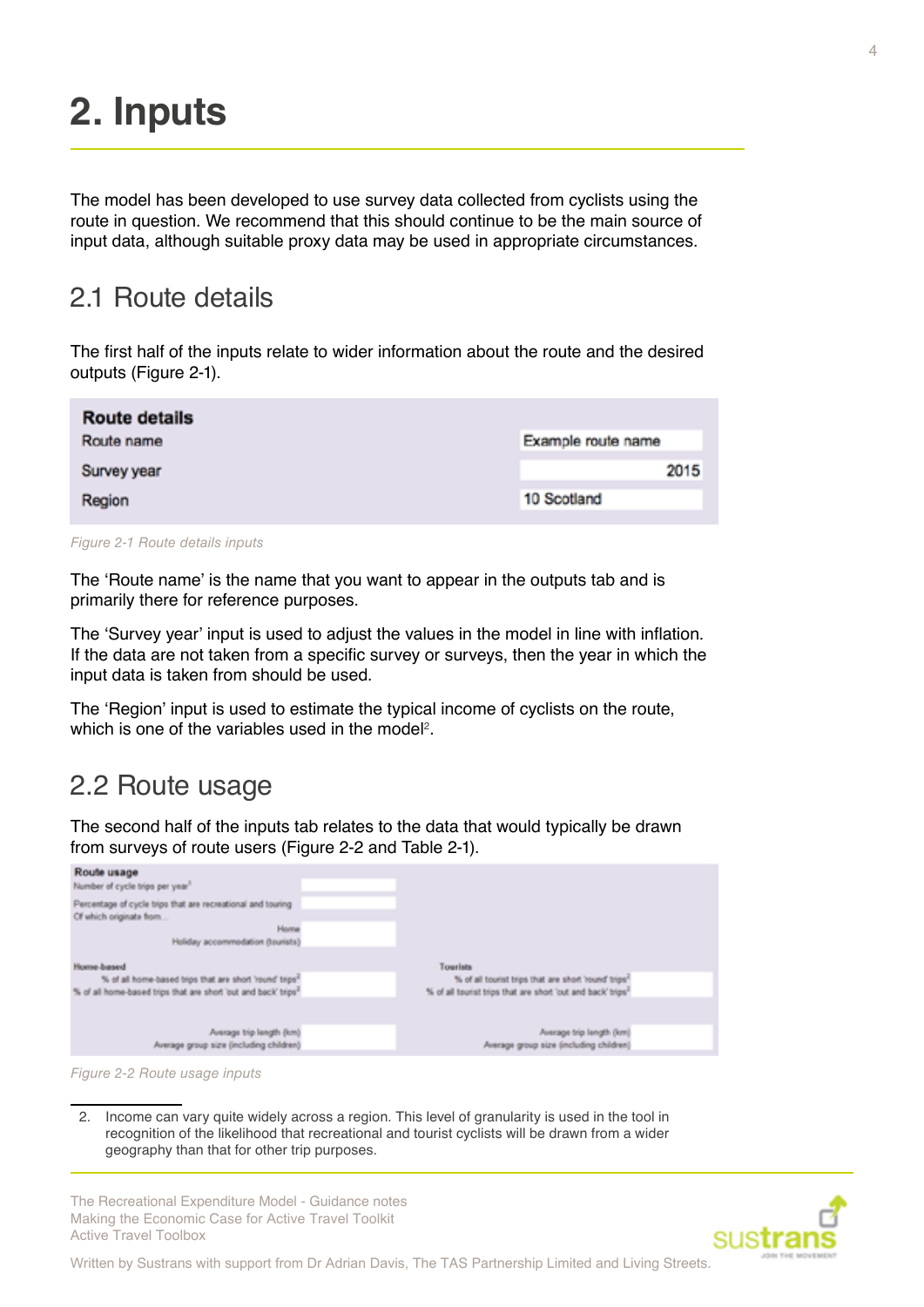#### **Table 2-1 Route usage inputs**

| Input                                                          | <b>Details</b>                                                                                                                                                                           |
|----------------------------------------------------------------|------------------------------------------------------------------------------------------------------------------------------------------------------------------------------------------|
| Number of cycle trips per<br>year                              | The total annual number of cycle trips on the route, regardless of trip<br>purpose.                                                                                                      |
| Percentage of cycle trips that<br>are recreational and touring | The proportion of the total number of cycle trips on the route each<br>year that are for recreational purposes.                                                                          |
| Of which originate from                                        | This input identifies the proportion of recreational trips that originate<br>from a person's home (making them 'home-based') or from holiday<br>accommodation (making them a 'tourist'). |
| % short round trips                                            | Identifies the proportion of all home-based and tourist trips that are<br>short (under 3 hours) round trips – that don't return on the same route.                                       |
| % short 'out and back' trips                                   | Identifies the proportion of all home-based and tourist trips that are<br>short (under 3 hours) 'out and back' trips – that do return on the same<br>route.                              |
| Average trip length (km)                                       | The average trip length of all recreational trips made by home-based<br>or tourist cyclists.                                                                                             |
| Average group size                                             | The average group size of cyclists making recreational trips, including<br>children.                                                                                                     |

There are notes included at the bottom of this tab which clarify how the data should be entered. The differentiation between 'round' trips and 'out and back' trips is to avoid double counting those trips that would pass the survey point twice on both the outward and inward bound legs of the trip. If this level of detail is not available, the proportion of short trips should be split between 'round' and 'there and back' trips equally. For instance, if 80% of trips are short trips, the value used for both 'round' and 'there and back' trips would be 40%.

We would recommend that 'short' trips are classified as those lasting no more than 3 hours. The research that lies behind the REM indicates that 'short' trips do not typically result in any expenditure.

The purpose of these inputs is to identify the variables that will be included in the expenditure model:

• Number of applicable trips

The Recreational Expenditure Model - Guidance notes Making the Economic Case for Active Travel Toolkit

- Trip duration
- Group size

Active Travel Toolbox

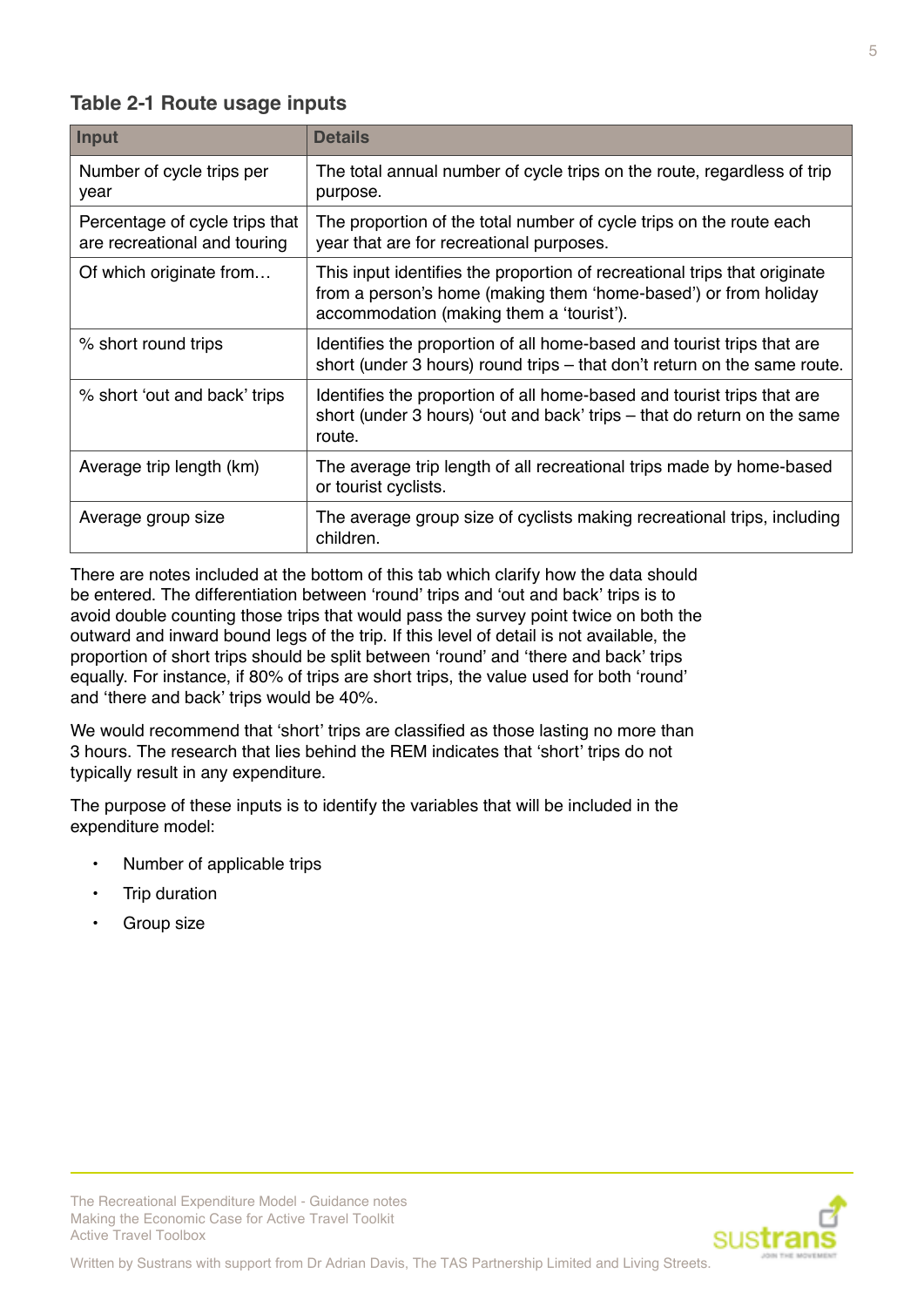# <span id="page-5-0"></span>**3. Outputs**

The 'Outputs' tab of the REM is presented as a printable document, but the results can also be copied and pasted as required.

The outputs consist of the following values split according to whether the trip started from home or whether it was made by a tourist group.

- Current number of recreational trips per year
- Annual recreational spend
- Recreational spend per head per trip
- Annual recreational spend by sector
- Direct and indirect employment supported by recreational spend (FTEs)
- The annual 'social value' of the recreational trips. This is a measure of the value placed upon the route – the 'public good' – by the users, which is not otherwise reflected in their expenditure.

### **4. Conclusion**

The Recreational Expenditure Model helps to identify the economic impact of recreational cycling, a benefit which is often excluded from appraisals of investments in cycling.

Used correctly, although the outputs should be seen as indicative rather than precise estimates, the tool will help to improve the appraisal of cycling interventions which in turn will help with the development of a successful strategy for investing in, and increasing, levels of cycling.



Written by Sustrans with support from Dr Adrian Davis, The TAS Partnership Limited and Living Streets.